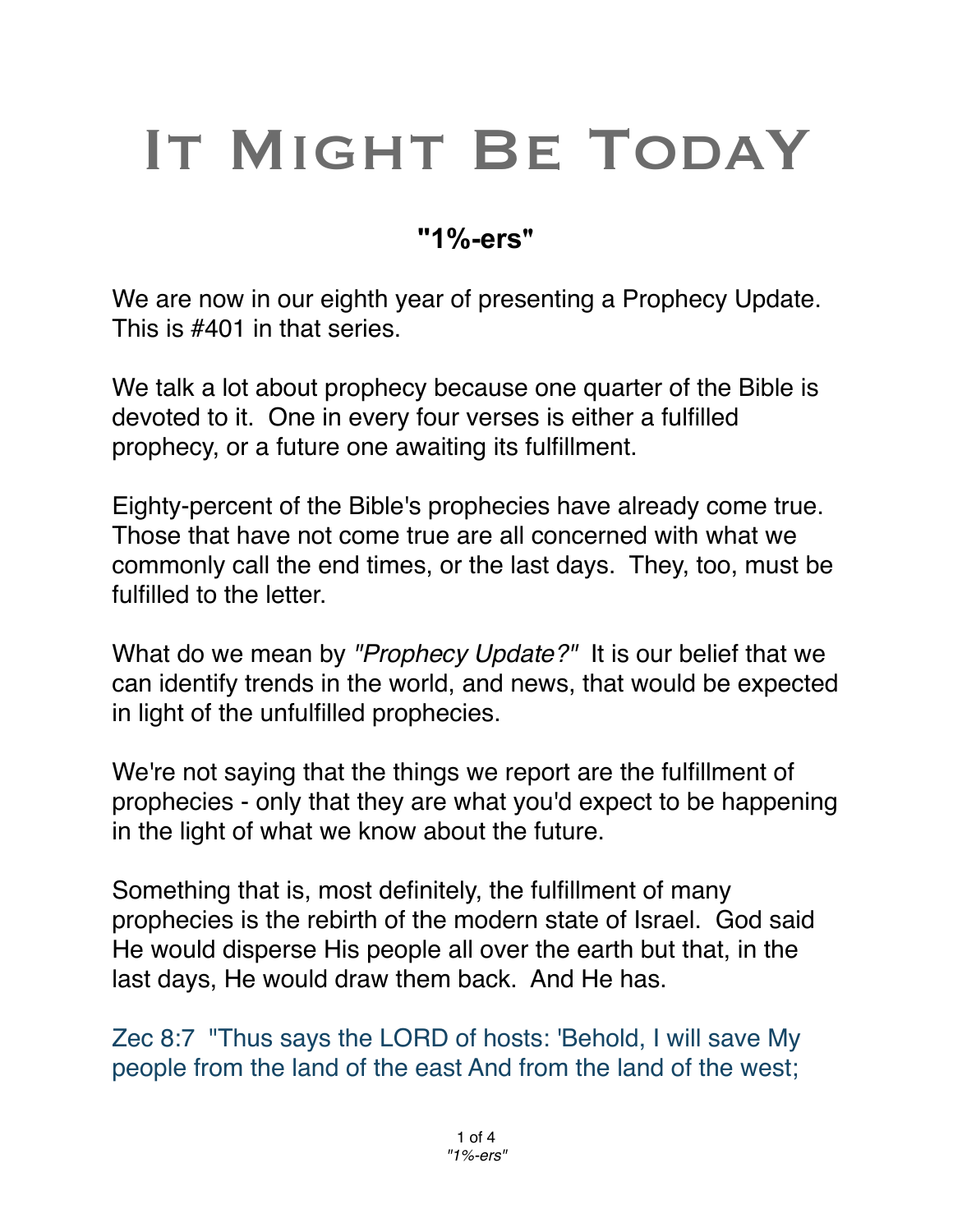Zec 8:8 I will bring them back, And they shall dwell in the midst of Jerusalem. They shall be My people And I will be their God, In truth and righteousness.'

The Bible also predicted Israel, and Jerusalem in particular, would be a "cup of trembling," causing the other nations of the world problems (Zechariah 12:2).

Eventually, **all** the nations of the world will be against Israel (Joel 3:2; Amos 9:9; Zechariah 14:2; Matthew 24:9).

As you are probably aware, an historic nuclear deal has been struck with Iran. Our Congress still must ratify it; but even if they do not, it is likely that it will nevertheless be approved, due to the numbers Congress would need to veto it.

Is it a good deal? Depends on who you ask:

- Israeli Prime Minister Benjamin Netanyahu is against it. He calls it a "catastrophe."
- President Obama, however, says that (and I quote) "99% of the world" agrees with the deal.

Sounds like Israel is about the only dissenter. Sounds like she stands alone. Sounds like what the Bible predicted.

I think you get an idea of who the deal benefits by reading the news headlines that ran after it was reached:

*Deal Paves Way For Iranian Bomb Iran Will Continue Its Nuclear Research and Development Poll: Majority Do Not Trust Iran to Stick to Deal Major Concessions Allow Iran to Keep All Nuke Sites Iranians Party In Streets of Tehran*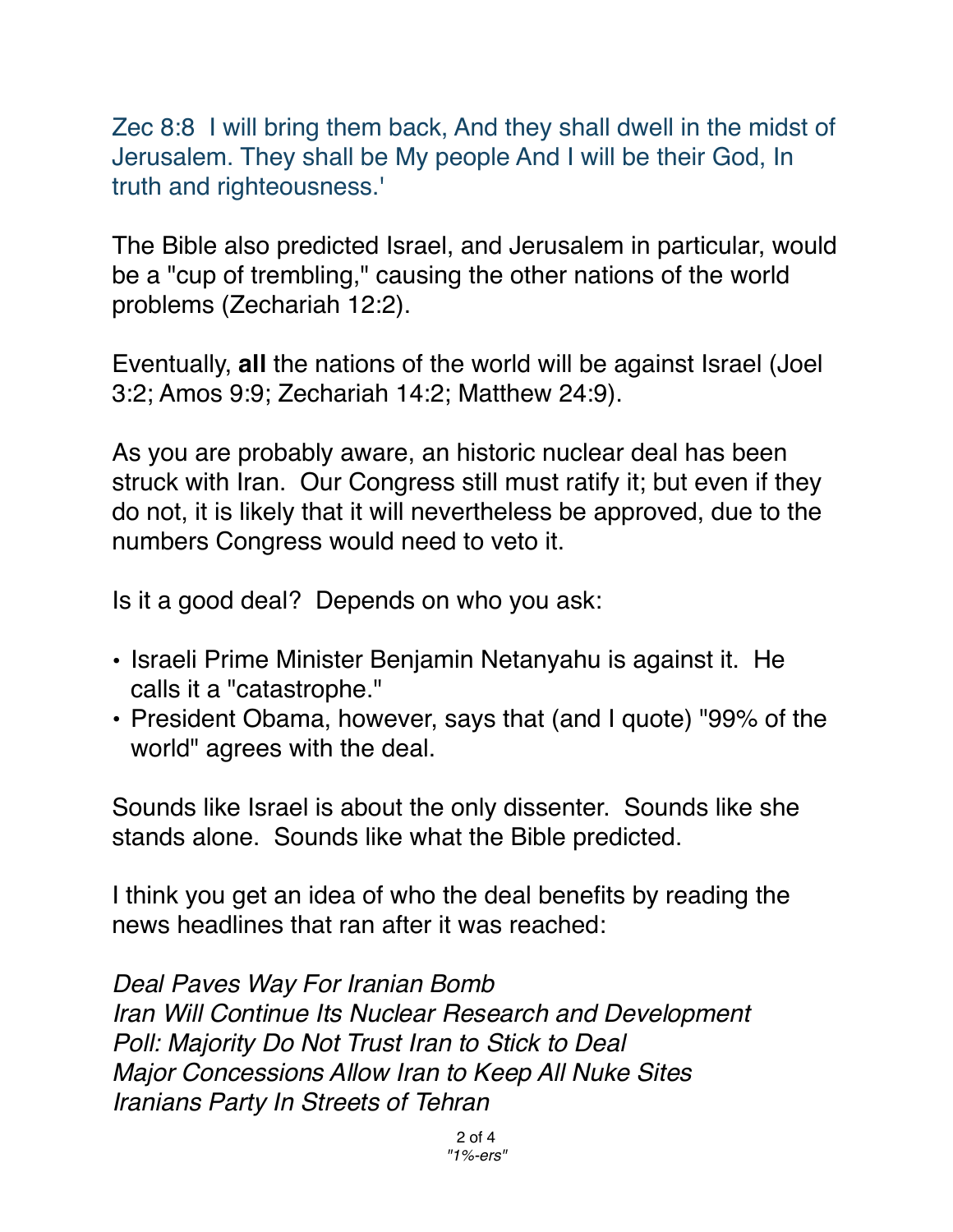## *Iran Airs Obama Speech After Nuclear Deal*

## Representative Devin Nunes, a California Republican on the House Intelligence Committee, said,

I don't know what information the Obama administration possesses that indicates this deal will actually prevent Iran from getting a nuclear weapon or will cause the mullahs to reduce their support for worldwide terrorism, but it sure isn't the same intelligence we're seeing in the Intelligence Committee. Iran has killed hundreds of U.S. soldiers, tried to conduct a terrorist attack in the United States, and is committed to annihilating Israel. **This deal will guarantee Iran the capability to carry out its clear intent.**

Millions of Iranians had followed the talks closely for months with the anticipation that Tuesday's deal would allow the economy, battered by years of sanctions, to stabilize and make their daily lives easier.

You know who's life is not getting any easier? Saeed Abidini, the American pastor held captive in Iran since 2012. President Obama on Wednesday defended the failure of the Iran nuclear deal to secure the release of jailed US citizens, insisting a suggestion that he was content with their situation was "nonsense."

Israel is becoming more-and-more isolated. Her allies grow fewer; her enemies are emboldened.

## *News like this is exactly what you'd expect from reading Bible prophecy.*